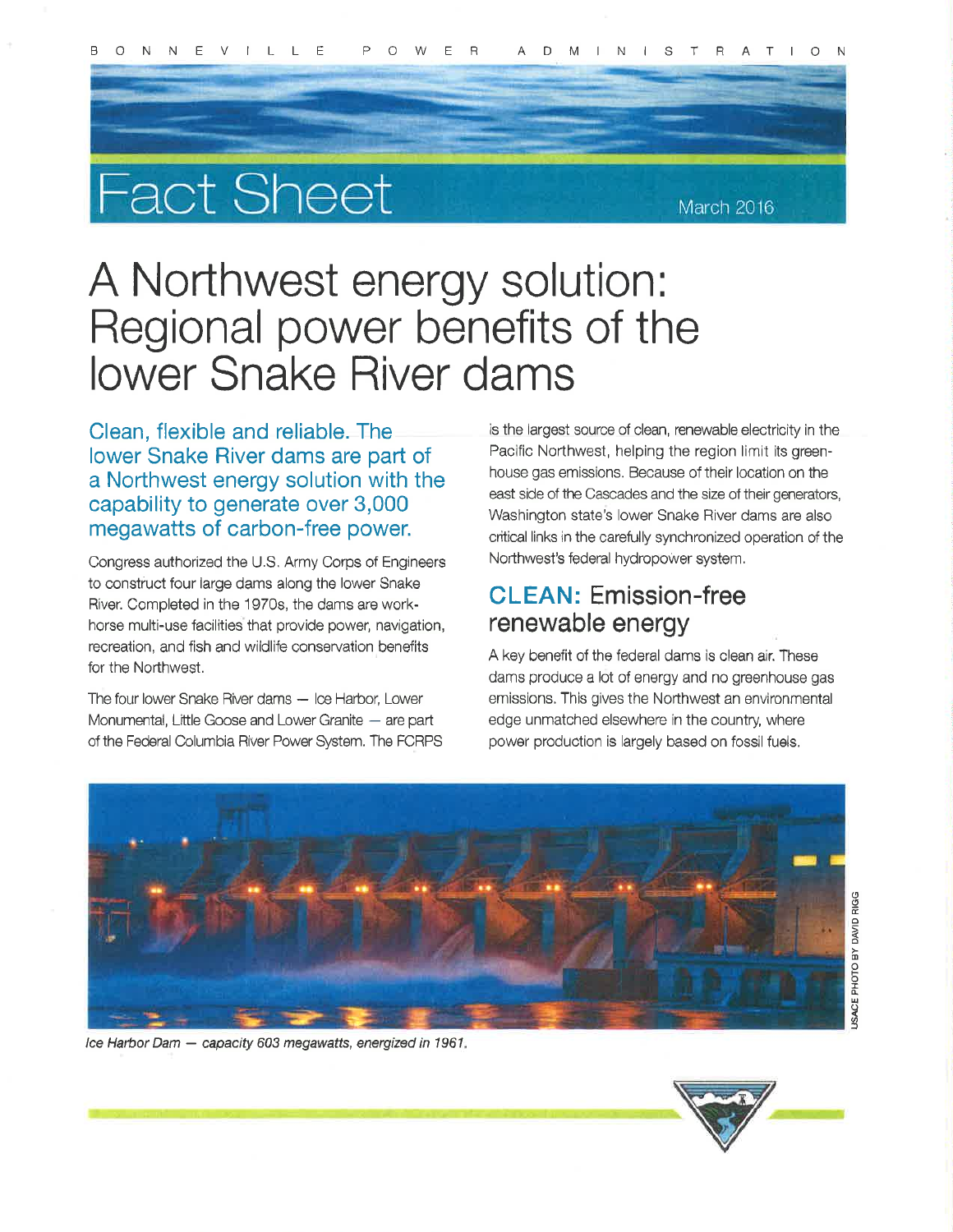

1

2

3

4

5

The four lower Snake River dams produce over 1,000 average megawatts of reliable, carbon-free energy. That's enough energy for over 800,000 average U.S. homes.

It would cost \$1,3 þillion to \$2,6 billion to breach the dams.

The four lower Snake River dams include some of the most advanced and successful fish passage systems in the world.

The dams are now on track to achieve standards of 96 percent average dam survival for young spring chinook and steelhead migrating downstream and 93 percent for young summer-migrating fish,

Wind and solar generators are neither technically nor economlcally vlable replacements for these dams.

lf the region were to replace the energy produced by the lower Snake dams, it would most likely be with a fossil fuel, natural gas.<sup>1</sup> A 2015 BPA reliability analysis concluded that replacement of the lower Snake dams with highly efficient natural gas generation would still increase the region's carbon dioxide emissions by 2.0 to 2.6 million metric tons annually,<sup>2</sup> At the low end, this would be the equivalent of adding 421,000 passenger cars to the region's roads each year.3

The Northwest Power and Conservation Council estimated the social costs of continued CO<sub>2</sub> emissions to the region over time.<sup>4</sup> Using the Council's social cost of carbon analysis, BPA estimates that replacing the four lower Snake River dams with gas-fired generation would haVe an associated socíal carbon cost of \$98 million to \$381 million each year.



Lower Granite Dam - capacity 810 megawatts, energized in 1975

## FLEXIBLE: Hydro supports wind power and has the capacity to meet changing demand

#### RENEWABLE RESOURCE INTEGRATION

Wind is an important renewable resource for the region and a significant energy resource on the BpA transmission grid — about 4,800 MW of wind generation (roughly four times the output of Bonnevjlle Dam) is connected to BPA's system. But wind power is intermiftent, varying as the wind changes, so it must be complemented with other generation sources that can increase when the wind wanes or decrease when it blows harder.

Hydropower is an exceptionally valuable source of this capability. Dam operators can start, stop, increase or decrease generation by hundreds of megawatts in seconds to minutes if sufficient water is available. This quick response time is important because changes in electrical generation or use can happen in the blink of an eye.

Natural gas-fired combustion turbines are nearly as adept at increasing or decreasing output. Other thermal plants such as nuclear and coal-fired generation take longer, many minutes or hours, to achieve similar swings in generation.

While it varies seasonally, under normal operating conditions the four lower Snake River dams supply up to one-quarter of BPA's operating reserues, Reserves are the capacity that utilities are required to have available to meet unexpected changes in generation or electrical demand. Without the flexibility and operating reserves that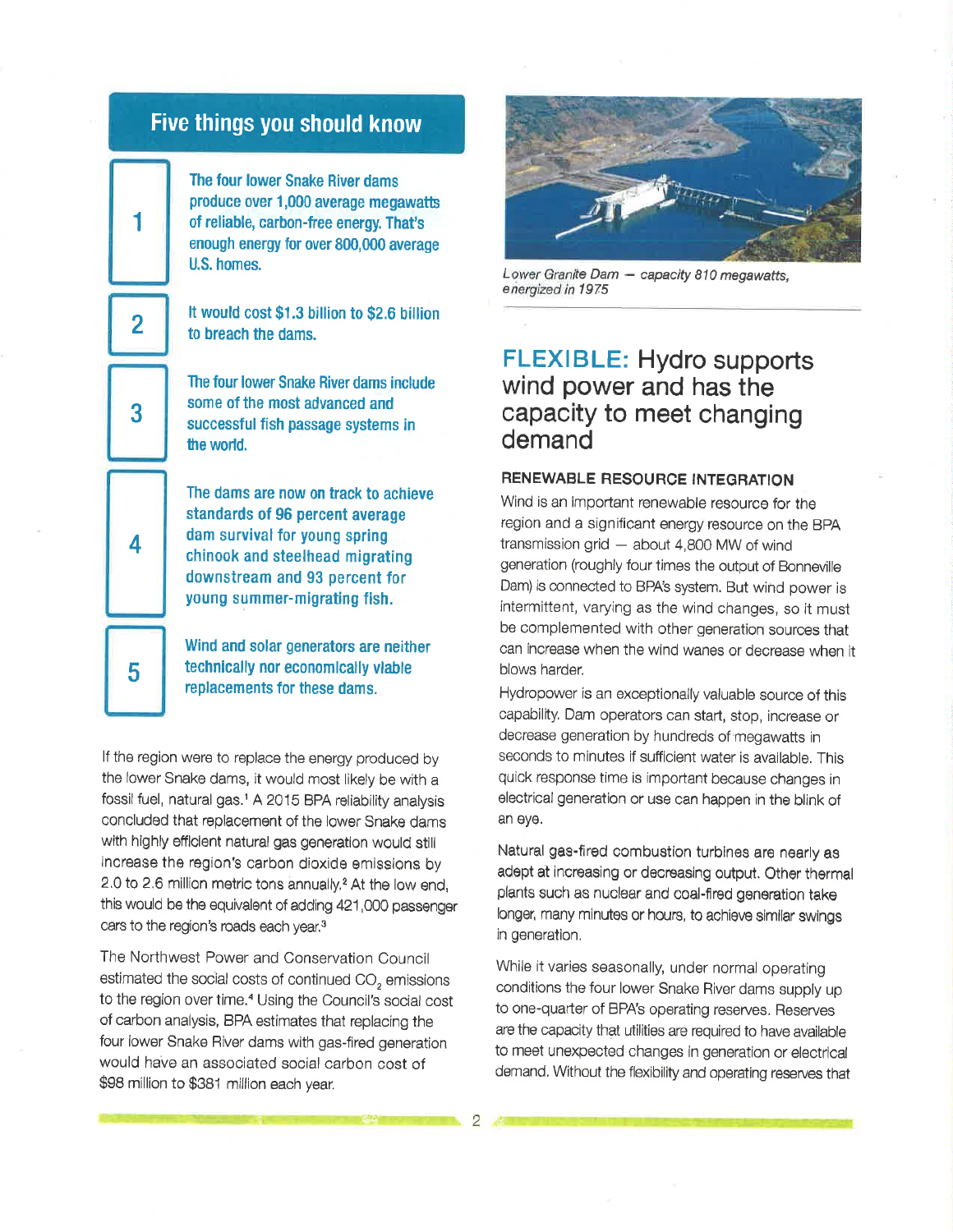these dams supply, the region would lose a substantìal amount of its abilrty to deliver reliable energy, including the balancing of intermittent wind.

#### STEADY POWER SUPPLY

BPA markets power from 31 federal dams, but only the 10 largest of these dams keep the federal power system operating smoothly through the use of automatic generation control, or AGC. Those 10 dams include the four lower Snake River dams (see AGC map on page 7).

When the total electricity being consumed differs from the generation in the power systom, automatic signals go to these few dams with AGC to instantly increase or decrease generation. This maintains the constant balance of generation and loads, or electrical demand, which is necessary for power system reliability.

Of the other dams with AGC, Grand Coulee and Chief Joseph are on the Columbia River above its confluence with the Snake River, Streamflows in the Snake and upper Columbia River often differ. When the upper Columbia streamflows are limited for power generation, the lower Snake dams may be used more to help keep the lights on in the region.

#### RELIABLE: These dams keep the power and transmission systems in balance

#### CAPACITY TO MEET LOADS

The useful output of a power station is measured in two ways: capacity and energy. By either measure, the four lower Snake River dams are major power plants. Capacity is the largest amount of power a plant can generate when it is operating at full output, The combined nameplate capacity of the four lower Snake River dams is over 3,000 megawatts,

#### THE LOWER SNAKE RIVER DAMS PROVIDE SAFE FISH PASSAGE

ln recent years, the region's ratepayers and federal taxpayers have also made huge longterm lnvestments in large-scale structural and 0perational changes t0 further improve existing fish passage routes as well as provide new, safe passage structures at these dams. These improvements, which have focused primarily on providing safe and etfective juvenìle fish passage via surface spill routes, conventional spill and screened bypass, were developed in consultation with regional salmon experts representing states, tribes and federal agencies and will help meet specific fish survival performance standards. The dams are now on track to achieve standards of 96 percent average dam survival for young spring chinook and steelhead migrating downstream and 93 percent for young summer mígrating fish. Adult salmon coming back up the river on the way to their spawning grounds pass the dams via fish ladders,

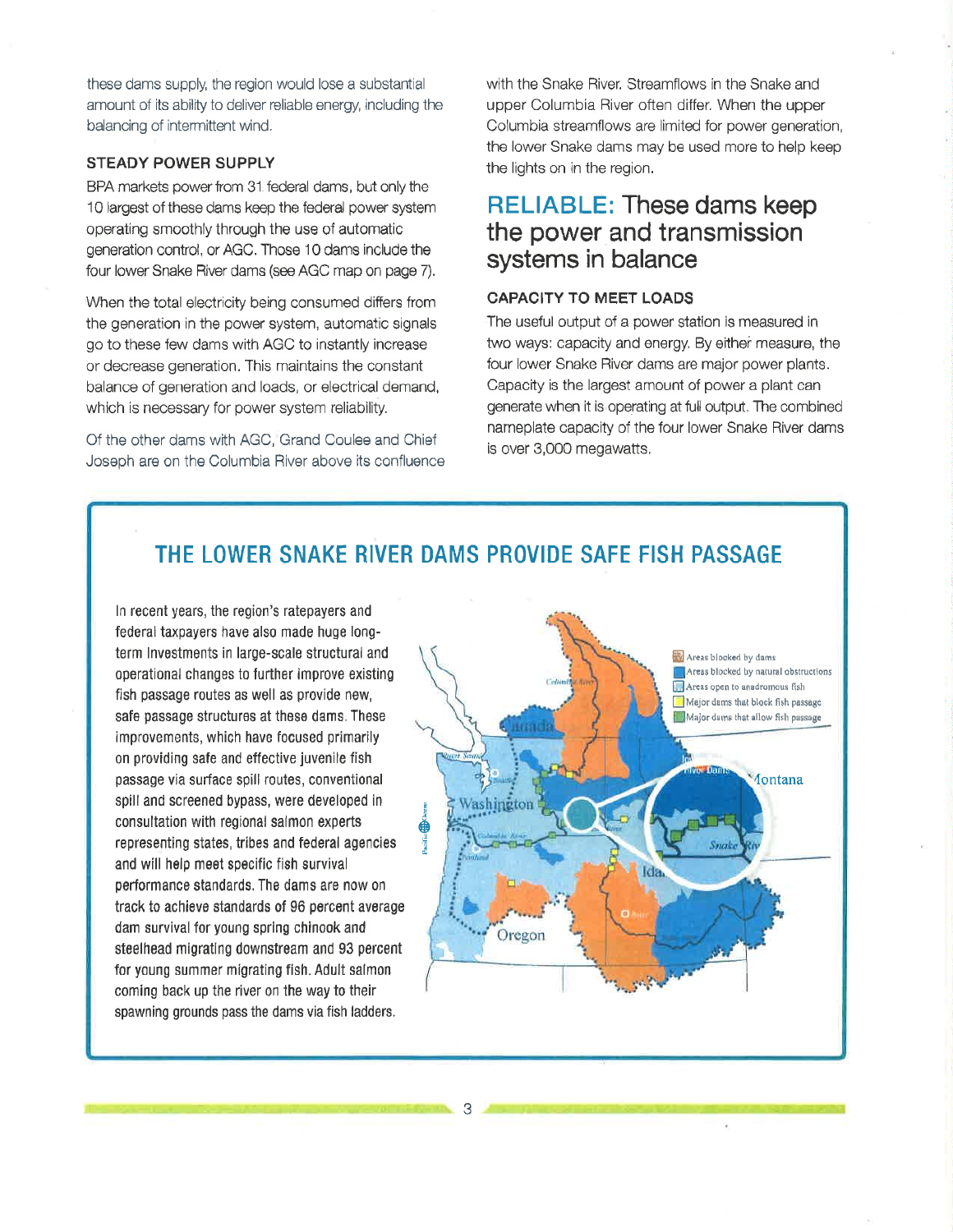| Total                | 3,033 MW |
|----------------------|----------|
| Lower Granite Dam    | 810 MW   |
| Little Goose Dam     | 810 MW   |
| Lower Monumental Dam | 810 MW   |
| Ice Harbor Dam       | 603 MW   |

Capacity is becoming increasingly important to the Pacific Northwest as loads continue to increase over time during the region's periods of peak power demand, in winter for warming and in summer for cooling, as more households install air conditioning, using the tull capacity of the FCRPS,

Much of the year, BPA relies on the lower Snake River dams specifìcally to help meet these peak demands for energy,

ln the event of an extended cold snap or another power plant shutting down unexpectedly, the lower Snake dams can produce in excess of 2,650 MW of energy over a sustained period of 10 hours per day for fíve consecutive days. This represents over 10 percent of the total capacity of the FCFPS.

The average energy output of a generator is also helpful when making comparisons. The four lower Snake Fiver dams produce 1,004 average megawatts<sup>5</sup> each year. For comparison, the Boardman coal plant in Oregon provides 489 aMW. As an additional point of comparison, three

#### SO.YEAR AVERAGE ANNUAL GENERATION



The lower Snake River dams are significant energy resources.



Lower Monumental Dam - capacity 810 megawatts, energized in 1969

recently removed dams in Washington that blocked fish passage - Condit, Elwha and Glines Canyon generated a combined 31 aMW.

## Winter energy and capacity cannot be replaced with other renewable resources

The Northwest's demand for electricity is highest in the winter. The four lower Snake River dams provide critical winter energy and capacity to serve regional loads, This benefit cannot be replaced by other renewable resources such as solar and wind.

To replace the winter energy capability that these projects provide with solar energy would take thousands of megawatts of installed solar panels at a utility scale and would be extraordinarily expensive for regional energy consumers.<sup>6</sup> And even then, peak Northwest power needs in the winter typically happen before the sun rises or after it has set. In fact, utility-scale solar generation projects ín the BPA control area produce an average of only 6 percent of their full generation capacíty in the winter month of December,

Similarly, about half the time during periods of peak energy use in the winter months, wind farms in the BPA balancing area generate at 10 percent or less of their full potential. And for an additional 30 percent of the time, they have a capacity value of 3 percent or less. For comparison, conventional power plants (hydroolectric, natural gas and coal) aro typically availaþle at 100 percent capacity from 90 to 98 percent of the time.

4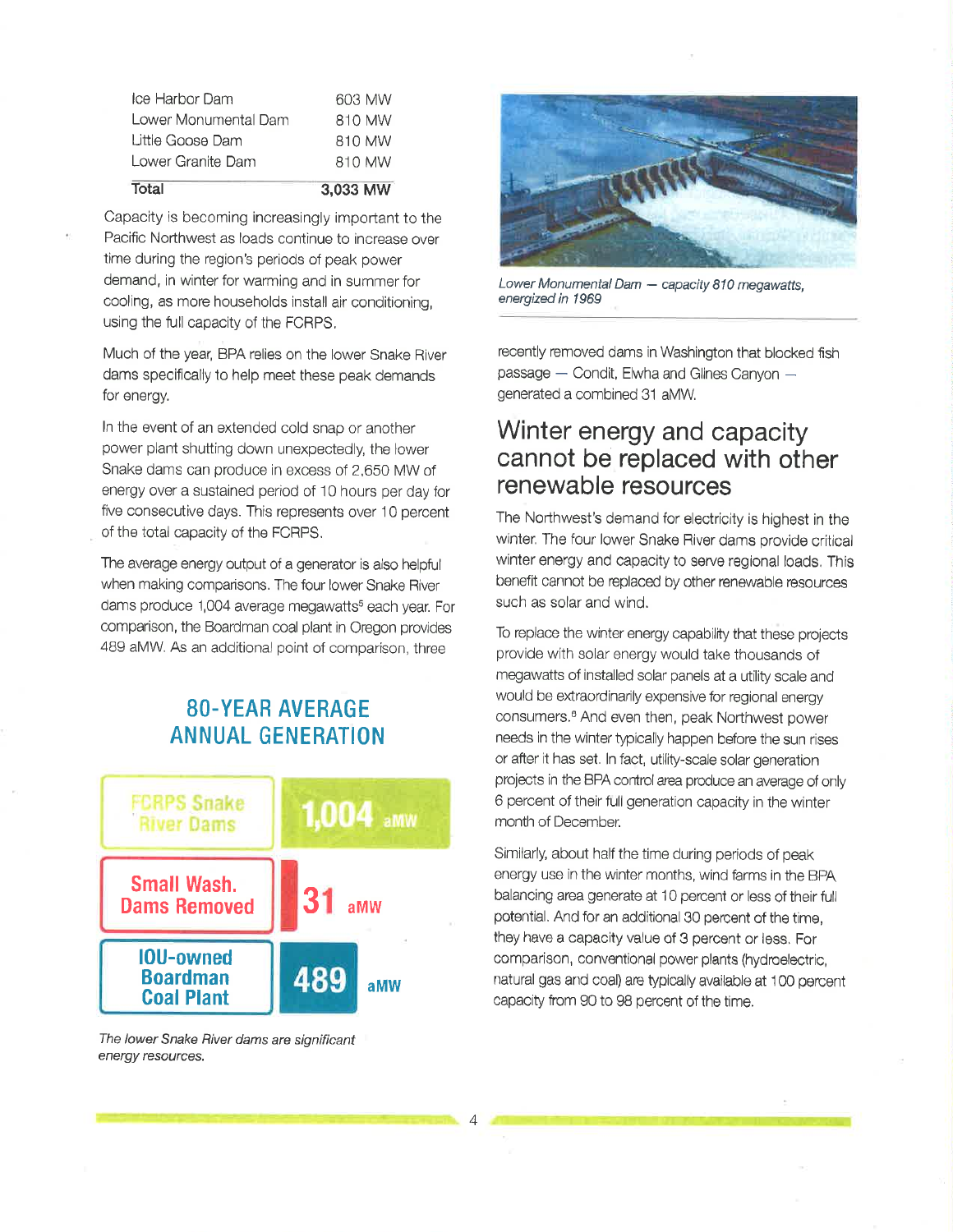#### AVERAGE SOLAR GENERATION AS A PERCENT OF CAPACITY by time of day and month

|      | 1 AM           | 2 <sub>AM</sub> | 3 <sub>AM</sub> | 4 <sub>AM</sub> | 5 <sub>AM</sub> | 6 AM           | 7 AM           | 8 <sub>AM</sub> | 9 <sub>AM</sub> | 10 <sub>AM</sub> | 11 AM           | 12 <sub>PM</sub> | 1<br><b>PM</b>  | 2PM             | 3 <sub>PM</sub>  | 4PM             | 5 <sub>PM</sub> | бем             | 7 <sub>PM</sub> | 8 <sub>PM</sub> | 9 <sub>PM</sub> | 10 <sub>PM</sub> | $11_{PM}$      | 12 A M         | AVERAGE |
|------|----------------|-----------------|-----------------|-----------------|-----------------|----------------|----------------|-----------------|-----------------|------------------|-----------------|------------------|-----------------|-----------------|------------------|-----------------|-----------------|-----------------|-----------------|-----------------|-----------------|------------------|----------------|----------------|---------|
| Oct  | 0 <sub>5</sub> | $0 -$           | 0 <sub>1</sub>  | 0.5             | $0^{\circ}$     | $0 -$          | 0 <sub>5</sub> | $3^{\circ}$     | 28-             |                  |                 |                  | 46.             |                 |                  |                 |                 | 14%             | $0 -$           | 0 <sub>1</sub>  | 0.              | 0 <sub>1</sub>   | 0.             | o              | 17%     |
| Nov  | $0$ .          | 0%              | 0 <sup>1</sup>  | 0.5             | $0^{\circ}$     | $0 -$          | O.             | 4%              | 171             | $25 -$           | 29%             | 32%              | $34 -$          | 31%             | 27 <sub>0</sub>  | 14 <sub>1</sub> | 2%              | 0%              | $0^{\circ}$     | 0.              | $0^{\circ}$     | 0.               | 0.             | 0 <sub>1</sub> | 9%      |
| Dec  | $0 +$          | $0$ .           | 0               | 0 <sub>1</sub>  | 0%              | 0 <sub>5</sub> | $0^{\circ}$    | D <sub>14</sub> | 9.              | 19.              | 22.5            | 22%              | $23 -$          | 23 <sub>1</sub> | $20^{\circ}$     | 8 <sub>5</sub>  | 0 <sup>-</sup>  | o.              | 0 <sub>1</sub>  | 0%              | 0 <sub>n</sub>  | 0 <sub>n</sub>   | 0.5            | 0 <sub>1</sub> | G%      |
| Jan  | O%             | $0^{\circ}$     | 0               | 0 <sub>1</sub>  | 0 <sup>5</sup>  | 0              | 0 <sub>1</sub> | $1^{\circ}$     | 12%             | $271-$           | $29 -$          | 29 <sub>1</sub>  | $29^{\circ}$    | 314             | 30 <sub>1</sub>  | 20              | 3.5             | O%              | $0$ %           | m.              | $0^{\circ}$     | ON.              | 0%             | $0^{\circ}$    | 9%      |
| Feb  | $0^{\circ}$    | 0%              | 0 <sub>n</sub>  | D.              | 0 <sub>5</sub>  | $0^{\circ}$    | 0 <sub>5</sub> | 5%              | $26 -$          | <b>RO</b>        | 304             |                  |                 | 37 <sub>2</sub> | 37               | 29%             | 13              | ١ś.             | 0 <sub>1</sub>  | 0               | $0$ .           | 0.               | $0^{\circ}$    | 0 <sub>1</sub> | 13%     |
| Mar  | 0%             | $0^{\circ}$     | $\mathbf{0}$    | 0 <sub>2</sub>  | 0.5             | 0              | 0 <sub>n</sub> | $\mathbf{7}$    | 31%             | 47               | 51              | 53               | $54 -$          | 53%             | 50               | 48.             |                 | 24.             | 6<              | 0               | On              | 0 <sub>1</sub>   | 0.             | $\mathbf{0}$   | 19%     |
| Apr  | 0%             | 0 <sup>o</sup>  | 0 <sub>2</sub>  | D%              | 0%              | 0 <sub>5</sub> | 2 <sub>1</sub> | 221             | 47%             | $55 -$           | 61%             | 63               | 64%             | 64%             | 60               | <b>S6+</b>      | $52+$           | 421             | 20              | 2 <sub>1</sub>  | ON.             | 0 <sub>1</sub>   | 0%             | 0 <sub>0</sub> | 25%     |
| May  | 0%             | $0$ %           | ON.             | D%              | 0.7             | 0.5            | 11%            | $37^{\circ}$    | 51 <sub>5</sub> | 56               | 59 <sub>1</sub> | $62^{\circ}$     | 63.             | 61-             | 58               | 55              | 50              | 43)             | $28 -$          | 8.              | 0 <sub>0</sub>  | 0 <sub>5</sub>   | 0.1            | 0.             | 27%     |
| June | $0 -$          | 0.5             | $0^{\circ}$     | 0.5             | 0.5             | 15             | $20 -$         | 471             | 60              | 64-              | 67.             | 68               | 69              | 69              | $67 -$           | 64              | 60              | B5 <sup>+</sup> | $42 -$          | 19              | $11-$           | 0.5              | 0.             | $0^{\circ}$    | 32%     |
| July | 0%             | 0%              | 0 <sub>2</sub>  | 0 <sup>th</sup> | 0 <sub>2</sub>  | $0 -$          | $12^{\circ}$   | 43%             | $60 -$          | 66               | 68%             | $70^{\circ}$     | 70 <sub>1</sub> | 67%             | 64 <sup>n.</sup> | 63              | 59              | 511             | 37 <sub>1</sub> | 15 <sub>°</sub> | 15              | 0 <sup>5</sup>   | $0^{\circ}$    | 0 <sub>1</sub> | 31%     |
| Aug  | 0 <sub>3</sub> | o.              | 0 <sub>n</sub>  | ū»              | 0.              | $0$ .          | 3.5            | 26%             | $50^{\circ}$    | 59               | 63.             | 65               | 64-             | $62 -$          | $59^{\circ}$     | 57.             | 52 <sub>1</sub> | 45%             | 26%             | 4 <sub>5</sub>  | 0 <sub>0</sub>  | 0.               | 0 <sub>1</sub> | 0 <sub>0</sub> | 25.     |
| Sept | 0%             | O <sub>*</sub>  | $0$ %           | 0 <sub>1</sub>  | 0%              | 0 <sub>5</sub> | 0 <sub>5</sub> | 14%             | 41%             | 53               | 54              | 55%              | 54              | 54              | 53               | 51%             | 47.             |                 | 11%             | 0 <sub>5</sub>  | 0 <sub>0</sub>  | ON.              | 0 <sub>5</sub> | $0^{\circ}$    | 22%     |

Solar generation is low in the winter when power demand is high.

#### **TRANSMISSION**

The 5OO-kilovolt transmission lines that run from western Montana to eastern Washington were designed to integrate the four lower Snake River dams to keep energy flowing and the electric grid stable,

Because of the seasonal variation in power flow, during the summer months in particular, the additional generation available from the lower Columbia and lower Snake rivers provides improved voltage stability and moro reliaþle transmission grid performance.

Ice Harbor Dam is probably the most critical from a transmission operations point of view, because it provides very important support in terms of both power and voltage to the Ti-Cities area in Washington. lf lce Harbor were breached, either costly new generation ln that local area or significant transmission reinforcements would be needed to support the Tri-Cities, especially during the high-demand periods in summer.

The most technically and economically feasible generation replacement for the lower Snake River dams would likely be naturalgas turbines, New natural gas generators oould increase fansmission oongætion depending on their location, aqd woufd líkely require additional transmission



Little Goose Dam  $-$  capacity 810 megawatts, energized in 1970

system reinforcements, including potentially new large and costly transmission lines.<sup>7</sup> They also could further burden the Northwest's network of gas supply lines.

## What if the lower Snake River dams were breached?

**R** Cost to breach the dams: \$1.3 billion to  $$2.6$  billion.<sup>8</sup>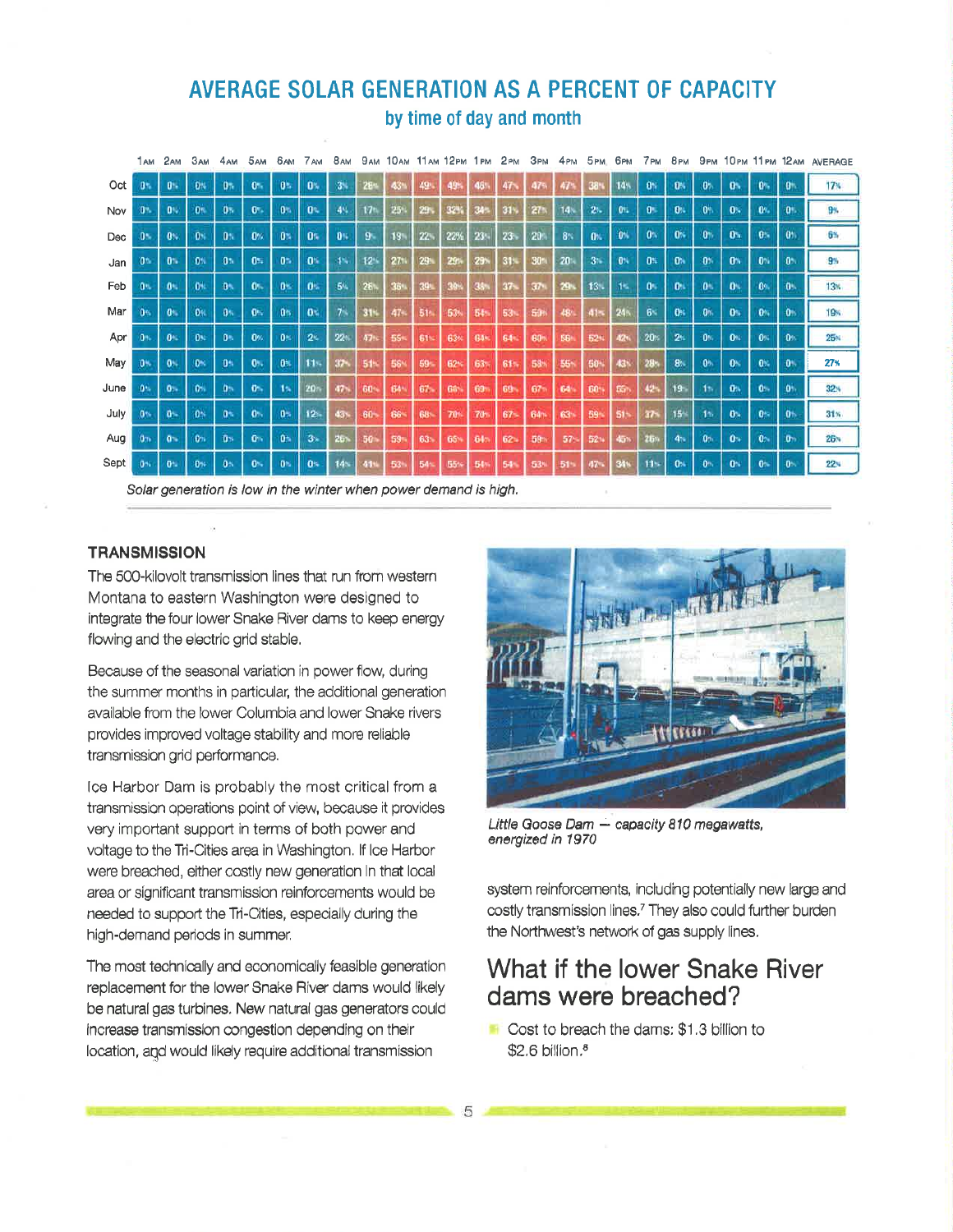- Cost to replace lower Snake River dams' capacity and energy while maintaining system reliability with natural gas: \$274 million to \$372 million per year.<sup>9</sup>
- **Increase in CO<sub>2</sub>** emissions: 2.0 to 2.6 million metric  $tons - every year.$ <sup>10</sup>
- Social cost of carbon: \$98 million to  $$381$  million - every year.<sup>11</sup>
- $\blacksquare$  Cost to replace the winter critical energy with solar energy: \$7.4 billion.<sup>12</sup>
- **Amount of solar capacity required to replace the** energy of the dams:  $5,311$  MW.<sup>13</sup> (There is  $25,000$ MW of solar generation installed in the U.S. today.<sup>14</sup>)
- $\blacksquare$  "Given the difficulty of reducing  $CO<sub>2</sub>$  emissions, discarding existing  $CO<sub>2</sub>$ -free power sources has to be considered counterproductive," - NW Power and Conservation Council.<sup>15</sup>

Without the energy and capacity these projects supply, the region's "loss of load probability" increases Loss of load probability is an important metric that BPA and the Council use to assess whether generation resources are adequate to meet load  $-$  at its most basic, it's a measure of whether the region can keep the lights on.

Without power generation from the four lower Snake River dams, loss of load probability increases from 5 percent to 7 percent.<sup>16</sup> To maintain the probability at the regional standard of 5 percent with new gas-fired generation would increase power costs by \$224 million to \$372 million per year.<sup>17</sup>

These cost increases could be offset by some annual savings, such as reduced dam operation and maìnienance expenses, or elimination of futuro capital investments. There could also be reduced costs for BPA=paid fish and wildlife conseruation since there would be reduced impacts from those specific dams to address.

The potential offsetting savings would still be significantly less than the increased costs of new gas-fired generation, For example, operation and maintenance of the lower Snake dams is \$SO million annually,<sup>18</sup> amortized capital investments are \$16 million per year<sup>19</sup> and the Lower Snake Compensation Plan fiust one component of fish actions to offset dam impacts) was \$31 million in fiscal year 2014.

These estimates also do not include any costs associated with transmission system reinforcements to maintain both reliable transmission service in the area of the dams, and to meet other obligations related to reliable, cost-effective generation across the West. While it is very likely that some level of transmission reinforcement would be needed in this eituation, more specific information about the replacement resource types and locations would be necessary to estimate the magnitude of these costs.

#### Revenue that benefits fish and wildlife

6



The power generated from the lower Snake River dams helps fund BPA's commitments to fish protection and restoration. Each year, BPA

ratepayers provide millions of dollars to fund habitat restoration actions throughout the Columbia Basin to open up valuable habitat in the Columbia River estuary and tributaries, add water to streams and support cool water temperatures. With our partners, we are also removing predators to salmon and operating hatchery programs to preserve and rebuild endangered fish stocks.

While favorable ocean conditions play an important role, the recent positive trends in fish returns reflect the significant work to improve conditions in the rivers and tributaries. Overall salmon returns in 2015 were the highest on record since counts began at Bonneville Dam in 1938.

It's also important to remember that the clean power produced by the dams helps keep carbon emissions in check for the benefit of the entire region, including fish and wildlife.  $\Box$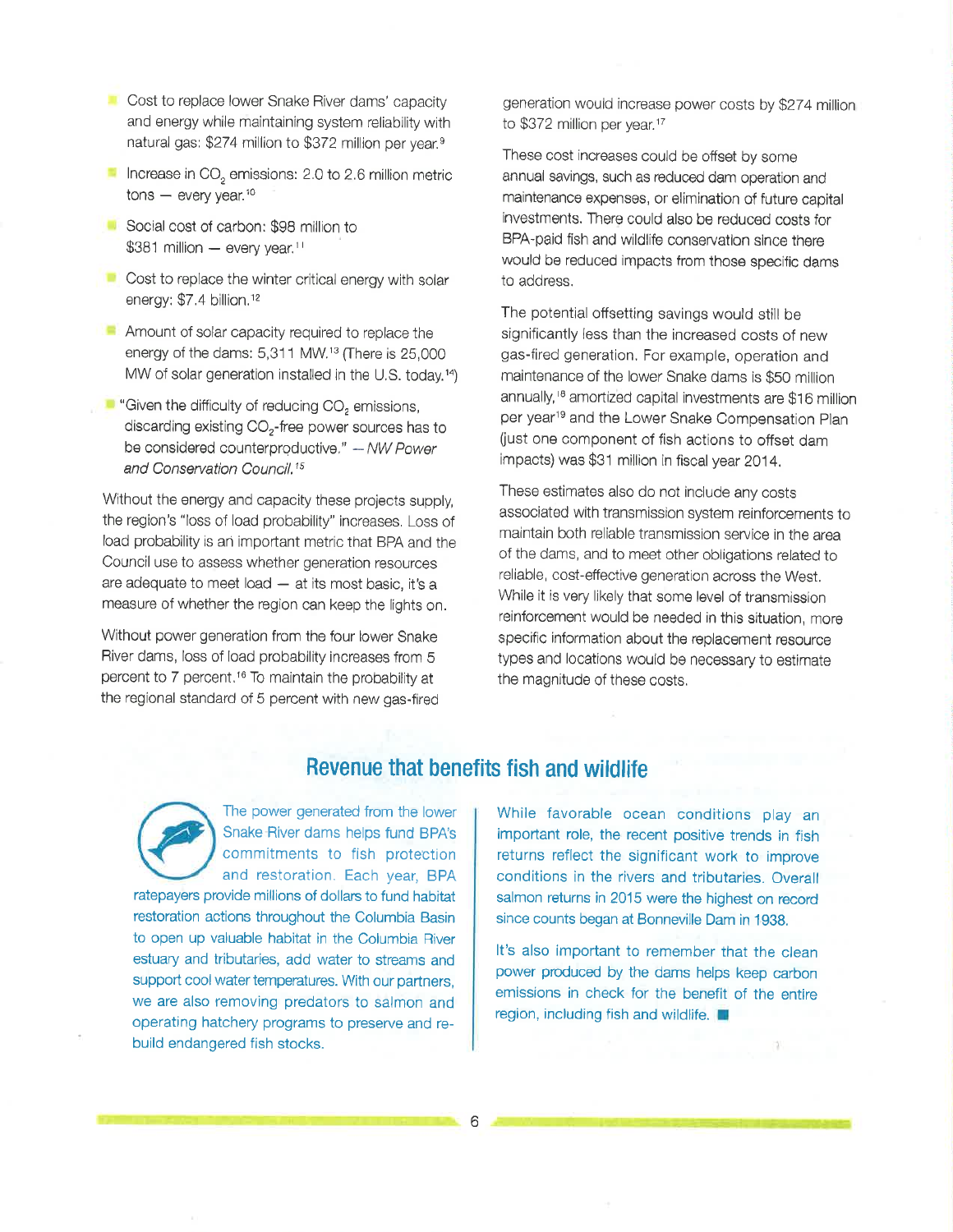

Automatic Generation Control allows federal hydro operators to use the lower Snake River dams to meet electricity demands minute-to-minute while using the Columbia River dams to support wind power. There are 31 federal dams in the Northwest; the 10 largest have AGC capability.

## Clean, flexible and reliable

The four lower Snake River dams play an important role in powering the Northwest with carbon-free renewable energy and providing critical support for the highvoltage transmission system. Though these dams were designed with fish passage, the region's recent longterm investments in dam structures and updated operations have improved passage for better salmon survival. In addition, the revenue generated from these dams supports an extensive program for additional

habitat and other actions to benefit fish and wildlife affected by the dams throughout the Columbia River Basin.

This combination of benefits cannot currently be matched or replaced by other energy sources, whether fossil-fueled or renewable. Clean, flexible and reliable, these multipurpose dams - Lower Granite, Ice Harbor, Little Goose and Lower Monumental - work hard for the region and all of its values.